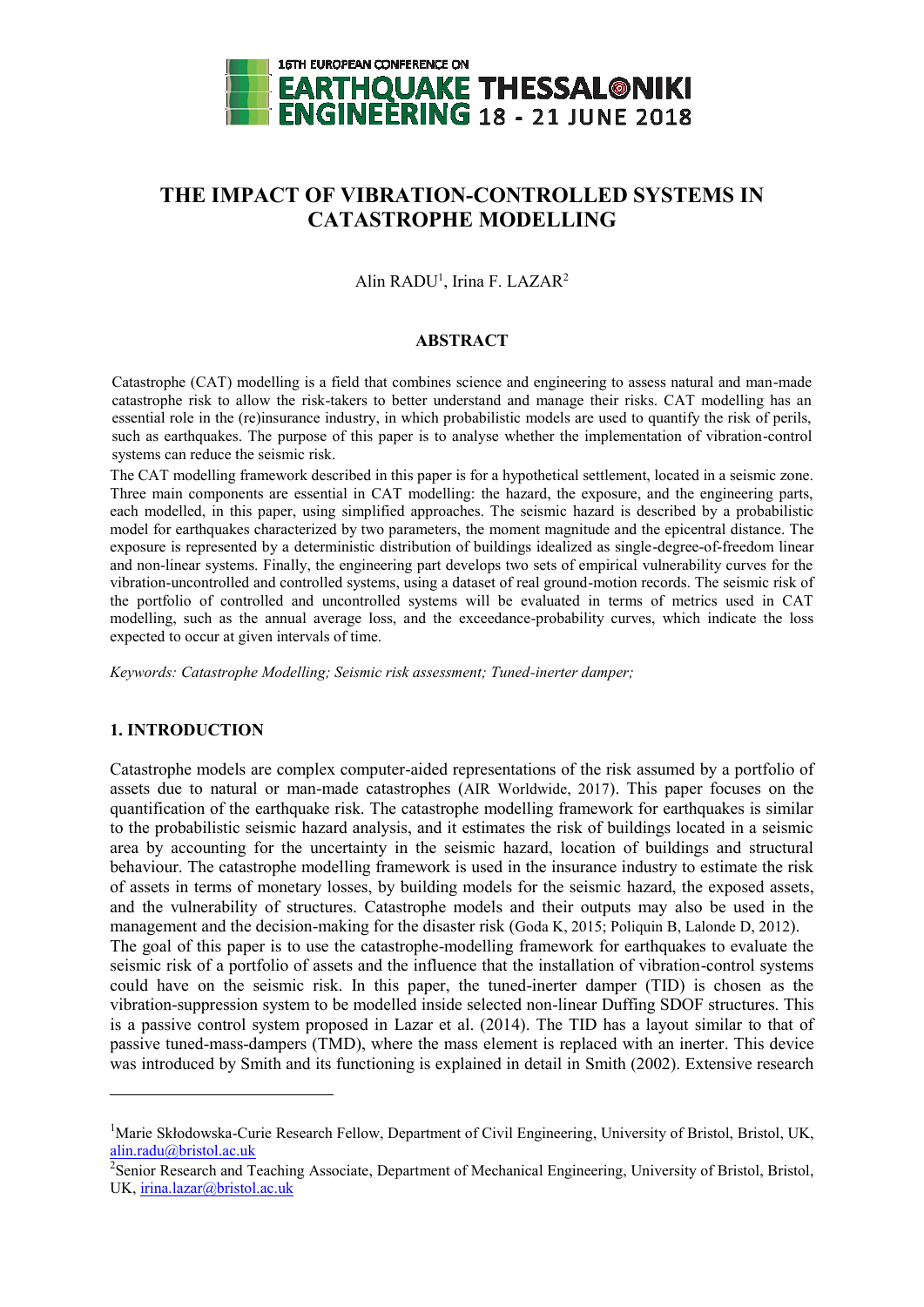into the use of inerter-based vibration-control systems in civil engineering applications have been carried out recently, for example Marian and Giaralis (2014), Lazar et al. (2016), Giaralis and Taflanidis (2017) or Gonzalez-Bulega et al. (2017).

A simplified hypothetical scenario is used for this study, by looking at all four main components of the catastrophe-modelling framework, i.e. the hazard, the exposure, the vulnerability and the financial part. Each component is described separately and integrated in the framework for the evaluation of the two views of the risk. The seismic hazard is assumed to be generated by hypothetical seismic sources used to generate seismic events using Monte Carlo simulations. A simple ground-motion prediction model (Abrahamson NA, Silva WJ, 1997) is used for the evaluation of the local intensity of each seismic event. The exposure part is deterministic and describes the spatial distribution and the type of exposed assets. The types of buildings in the exposure are modelled as linear and non-linear Duffing singledegree-of-freedom (SDOF) oscillators. For the vulnerability component, the NGA-West dataset of ground motions is used to construct empirical vulnerability curves for the types of assets considered. Finally, the financial losses are evaluated in terms of annual average losses and average losses at specified return periods.

The efficiency of the TID system adopted for the reduction of the seismic risk in the selected assets is discussed in terms of the two types of financial outputs. Numerical examples are presented in the paper for the considered scenario by varying the number of TID-controlled assets.

#### **2. SEISMIC RISK IN VIBRATION CONTROLLED-SYSTEMS**

The most common tool used in the seismic-risk evaluation is the seismic fragility, which represents the probability that a dynamic system enters a critical damage state for given levels of the seismic intensity measure. Fragility curves are graphical representations of seismic fragilities, most commonly as functions of spectral values of the response acceleration. This section calculates empirical fragility curves for three types of systems used in the catastrophe-modelling framework described below. The following equations describe the response  $X(t)$  of the linear and the Duffing single-degree-of-freedom (SDOF) oscillators to the input  $A(t)$ :

$$
\ddot{X}(t) + 2\xi v \dot{X}(t) + v^2 X(t) = -A(t),
$$
\n(1)

$$
\ddot{X}(t) + 2\xi v \dot{X}(t) + v^2 (X(t) + \varepsilon X(t)^3) = -A(t),
$$
\n(2)

where  $v$ ,  $\zeta$  in Equations 1 and 2 are the natural frequency and the damping ratio for the linear SDOF system, and  $\varepsilon$  in Equation 2 is a system parameter that accounts for the cubic non-linearity of the Duffing oscillator. Note that for  $\varepsilon = 0$ , Equations 1 and 2 are identical. For the numerical examples in this paper, the following values are employed as parameters:  $v = 2\pi/0.3$  rad/s,  $\xi = 0.05$  and  $\varepsilon =$ −500.



Figure 1. Backbone curves for the linear and Duffing SDOF oscillators.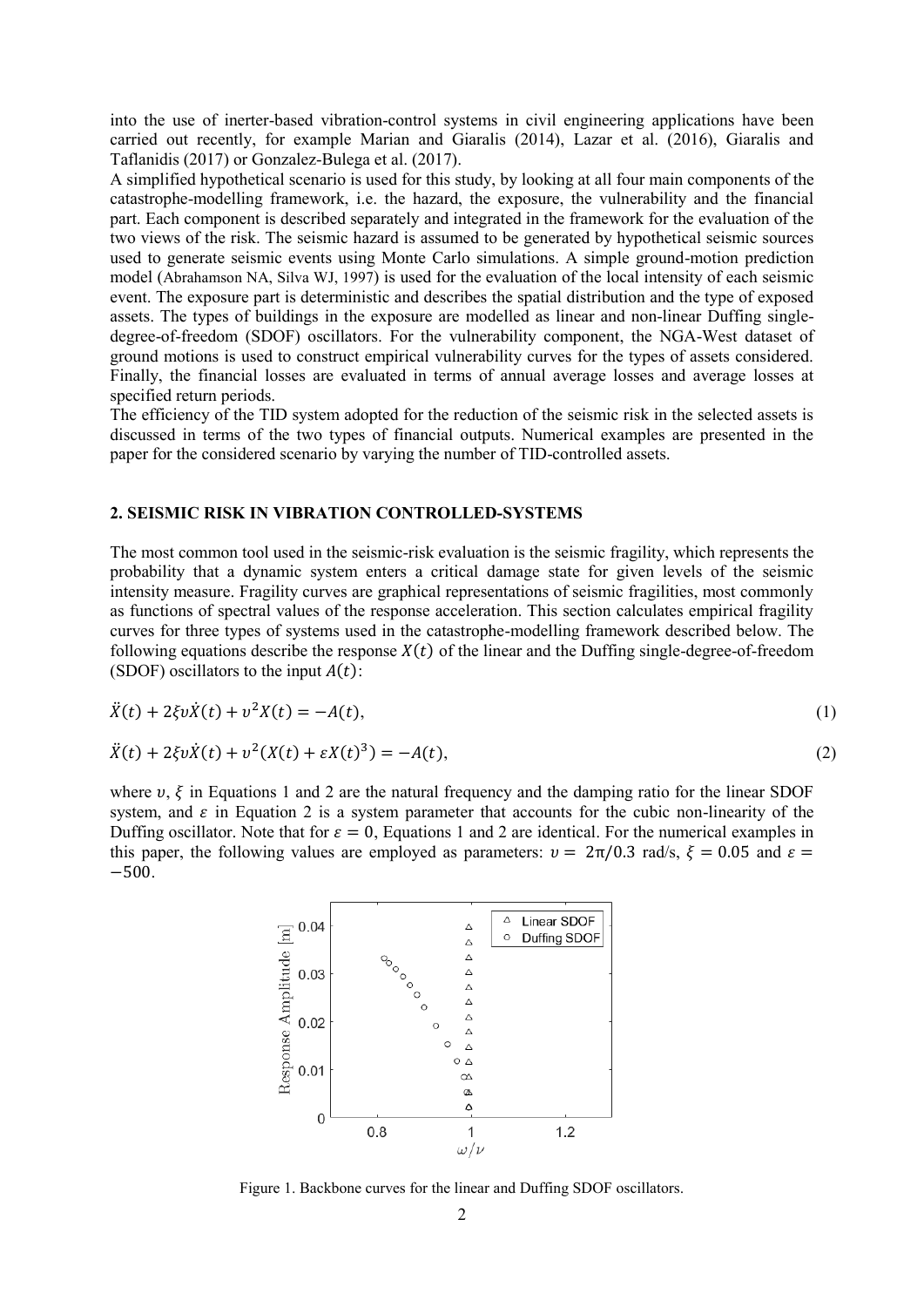The behaviour of the systems in Equations 1 and 2 is described by the backbone curves shown in Figure 1, which are plots of the maximum response amplitudes  $\max_{t \ge 0} |X(t)|$  to harmonic excitations of the form  $a \sin(\omega t)$ , for a range of forcing frequencies,  $\omega$ , and acceleration amplitudes,  $\alpha$ . Since the non-linear system reaches its maximum amplitudes at lower frequencies, and thus has a lower performance under seismic excitation, a vibration suppression system to be modelled inside non-linear host structures is presented in the next subsection.

#### *2.1 Tuned-Inerter Damper*

The assets forming the portfolio analysed in this paper are modelled as linear and nonlinear SDOF structures. Part of the nonlinear structures are equipped with TIDs. These structures are more vulnerable to seismic excitation given the presence of the softening effect shown in Figure 1 (triangular markers). As detailed in Lazar et al. (2014), the TID introduces an extra DOF and the response of the TID-controlled system is described by Equations 3 and 4.

$$
\ddot{X}(t) + 2\xi v \dot{X}(t) + v^2 (X(t) + \varepsilon X(t)^3) + 2\xi_{TID} v_{TID} \mu (\dot{X}(t) - \dot{Y}(t)) + v_{TID}^2 \mu (X(t) - Y(t)) = -A(t) \tag{3}
$$

$$
\ddot{Y}(t) + 2\xi_{TID} v_{TID} \left( \dot{Y}(t) - \dot{X}(t) \right) + v_{TID}^2 \left( Y(t) - X(t) \right) = 0.
$$
\n(4)

where  $\xi_{TID}$  and  $v_{TID}$  are the TID damping ratio and natural frequency respectively, and  $\mu$  is the inertance-to-mass ratio between the TID and the host structure. These parameters are tuned to ensure minimum acceleration response of the TID-controlled structure subjected to base acceleration, as detailed in Gonzalez-Buelga et al. (2017).



Figure 2. Structural systems.

#### *2.2 Empirical Fragility Curves*

Fragility curves for the systems in Equations 1, 2 and 3 are calculated as graphical representations of the probability

$$
P_f(im) = \mathbf{P}\left\{\max_{t \ge 0} |X(t)| > x_{cr} \, | IM = im\right\},\tag{4}
$$

where  $X(t)$  is the response of the systems in Equations 1, 2 or 3 to the input ground motion  $A(t)$ characterized by the intensity measure  $IM = im$ , such as the peak ground acceleration or the spectral ordinates of the structural response. In this case, the intensity measure is the pseudo-spectral acceleration  $IM=v^2 \max_{t \ge 0} |X(t)|$ , where  $X(t)$  is the response of the linear SDOF systems in Equations 1, characterized by  $v = 2\pi/0.3$  rad/s and  $\xi = 0.05$ . The empirical fragility curves are calculated using the dynamic responses of these systems subjected to the ground motions in the NGA-West database of earthquakes. Every earthquake  $a_k(t)$ ,  $k = 1, ..., N$  in the dataset can be seen as a sample of the input process  $A(t)$ . Thus, Equation 4 can be rewritten as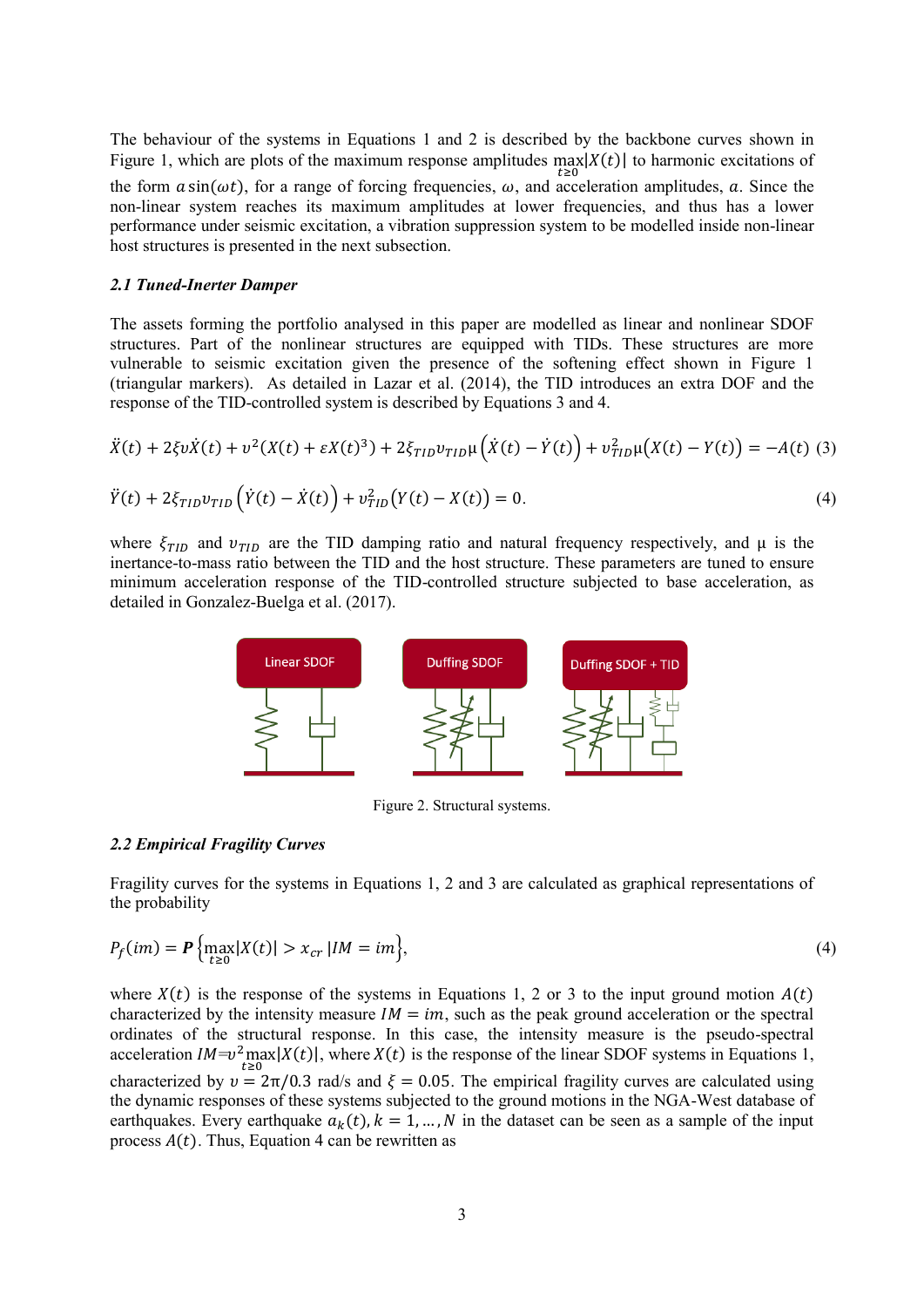$$
P_f(im_i) = \frac{1}{N_i} \sum_{k=1}^{N} \mathbf{1} \left\{ \max_{t \ge 0} |x_k(t)| > x_{cr} \right\} \mathbf{1} \{ im_k \in \Omega_i \},\tag{4}
$$

where  $im_k$  is the pseudo-spectral acceleration of ground motion  $a_k(t)$ , and  $\Omega_i$  is an interval centred around the value *im<sub>i</sub>*. Due to the limited amount of data available,  $P_f(im_i)$  cannot be calculated at many values of  $im_i$ , and, thus, the fragility function described in Equation 4 is a discrete, scattered function. Therefore, lognormal cumulative distribution functions fitted to the data calculated from Equation 4 are used for fragility functions (Vamvatsikos D, Cornell A, 2002). Fragility functions calculated for  $x_{cr} = 0.035$  are shown in Figure 3 for all the systems considered.



Figure 3. Fragility functions calculated for  $x_{cr} = 0.035$ 

The performance of the Duffing systems is reduced when the TID is installed intensities in the range of 4 to 11  $m/s^2$ , but the TID-controlled Duffing systems performs considerably better at higher intensities. Note that this observation is valid for the chosen threshold and the performance of the systems depends significantly on the damage state considered, i.e. the magnitude of  $x_{cr}$ , in this current case.

#### **3. CATASTROPHE MODELLING FRAMEWORK**

The catastrophe modelling framework, schematically represented in Figure 4 (AIR Worldwide, 2017), is composed of four main parts: the hazard, the exposure, the vulnerability and the financial components. Each part of the framework is described independently in this section.



Figure 4. Catastrophe modelling framework

The framework shown in Figure 4 is used to produce outcome that can be used to evaluate the performance of vibration-control devices installed for a large portfolio of assets.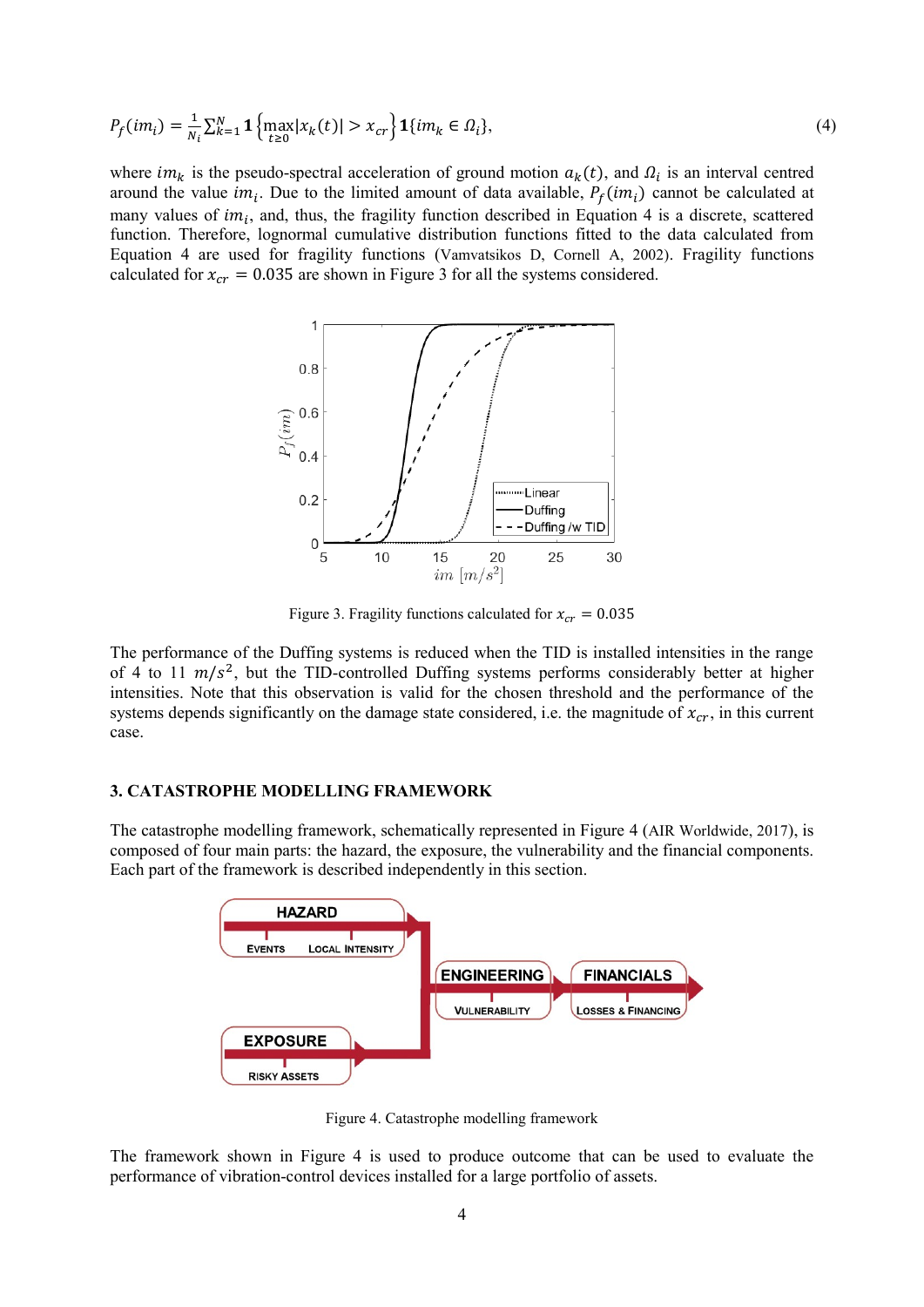#### *3.1 Hazard*

The hazard part of the earthquake catastrophe-modelling framework consists of two parts: the seismicevent simulation, and the local-intensity calculation. Simple models are used to characterize the seismic hazard for a hypothetical site, described in the left panel of Figure 5. The black dots in the rectangular area represent the assets exposed to the seismic risk generated by two types of seismic sources: (1) fault lines, represented by solid black lines, and (2) background seismicity, represented by a distribution (concentric coloured ellipses) of the location of the epicentres outside the fault lines. For this study, the earthquake events are characterized only by the location of the epicentre and their moment magnitude.



Figure 5. Seismic-hazard sources (left); 1,000-event earthquake catalog of events distributed by location and moment magnitude (right)

The point locations of earthquakes along the fault lines are assumed to be uniformly distributed, while the sources assumed by the background seismicity follow the distribution shown in Figure 5. The moment magnitudes of the earthquakes, irrespective of the source, follow the Guttenberg-Richter distribution:

$$
f_M(m) = \frac{b_1 10^{-b(m-m_{min})} \ln(10)}{1 - 10^{-b(m_{max} - m_{min})}},
$$
\n(4)

where  $b = 1$  and the minimum and maximum magnitudes considered are  $m_{min} = 5$ , and  $m_{max} = 8$ , respectively. Figure 5 (right) shows 1,000 events with magnitudes represented by the colour scheme on the right side and also by the size of the circles marking each event, also known as a *1000-event earthquake catalogue*, in the insurance industry.



Figure 6. 10-year (left) and 1,000-year (right) return-period  $SA(0.3s; 0.5\%)$  hazard maps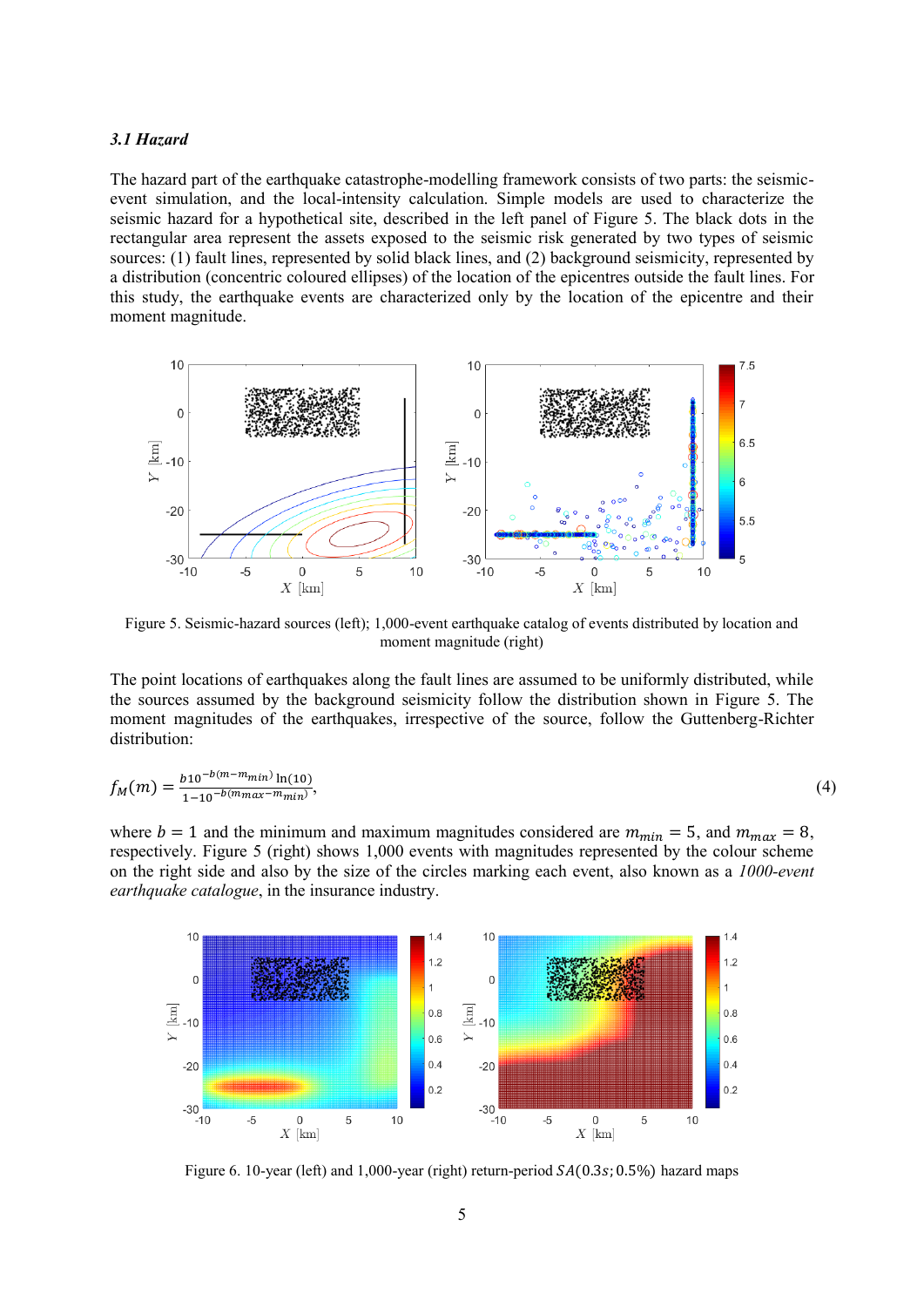The local intensity for each event is calculated using a simple, relatively old, ground-motion prediction equation developed by Abrahamson and Silva (1997), which suffices for the purpose of this study. Figure 6 shows the 10-year and the 1,000-year return-period hazard maps, respectively, for the pseudo-spectral acceleration calculated for a period of 0.3 s and a damping ratio of 5%.

## *3.2 Exposure*

The exposure represents a collection of 1,000 assets exposed to the seismic risk. A simple model is used in this case, as already presented in Figure 5. The locations of the assets are given by a sample of the bi-variate uniform distribution between [-5, 5] km coordinated along the X and Y Cartesian coordinates. The assets are assumed to be of two types, as shown in the left panel of Figure 7. The blue dots are the assets whose dynamic behaviour is characterized by the linear SDOF system in Equation 1, while the red dots are the assets whose dynamic behaviour is characterized by the Duffing SDOF system in Equation 2.



Figure 7. Spatial distribution of the exposure type (left), and value (right)

The distribution of the monetary value of each asset is given by a bi-variate normal distribution probability density function, as shown in the left panel of Figure 7. The values have been normalized such that the total value of the assets to sum up to 100.

# *3.3 Engineering*

The engineering part of the catastrophe-modelling framework describes how vulnerable buildings are for given levels of ground-motion intensities. A practical tool for this description are vulnerability curves, which are similar to the fragility curves described in Section 2.2. Like fragility curves, vulnerability curves are functions of the ground-motion intensity measures. Unlike fragility curves, which are representations of the probability of exceedance of a critical limit (in this case a maximum absolute displacement), vulnerability curves are representations of the mean damage ratios. Mean damage ratios are the ratios between the value of the repair over the total value of the asset. Usually, mapping between fragility and vulnerability curves is estimated using insurance-claim data, but for simplicity we assume that the vulnerability curves are identical with the fragility curves shown in Figure 3. Thus, for the purpose of this paper, the value  $P_f(im)$  represents the ratio between the cost of repair of an asset damaged at the intensity measure *im* and the total cost of the asset.

The linear and Duffing SDOF systems perform significantly different for the chosen parameters, as seen in Figure 3. Since the performance of the Duffing SDOF is poorer than the one of the linear SDOF, a strategy of installing TID in the Duffing SDOF systems is adopted. Thus, in order to study the efficiency of TIDs, the catastrophe-risk framework will be run twice for the exposure with and without a TID modelled inside the Duffing systems. Note that installing the TID in the Duffing systems comes at the expense that this system will underperform at lower values of the intensity measure, as noted already in Section 2.2.

# *3.4 Financials*

Two financial metrics are usually employed in the insurance industry, that is, average losses and losses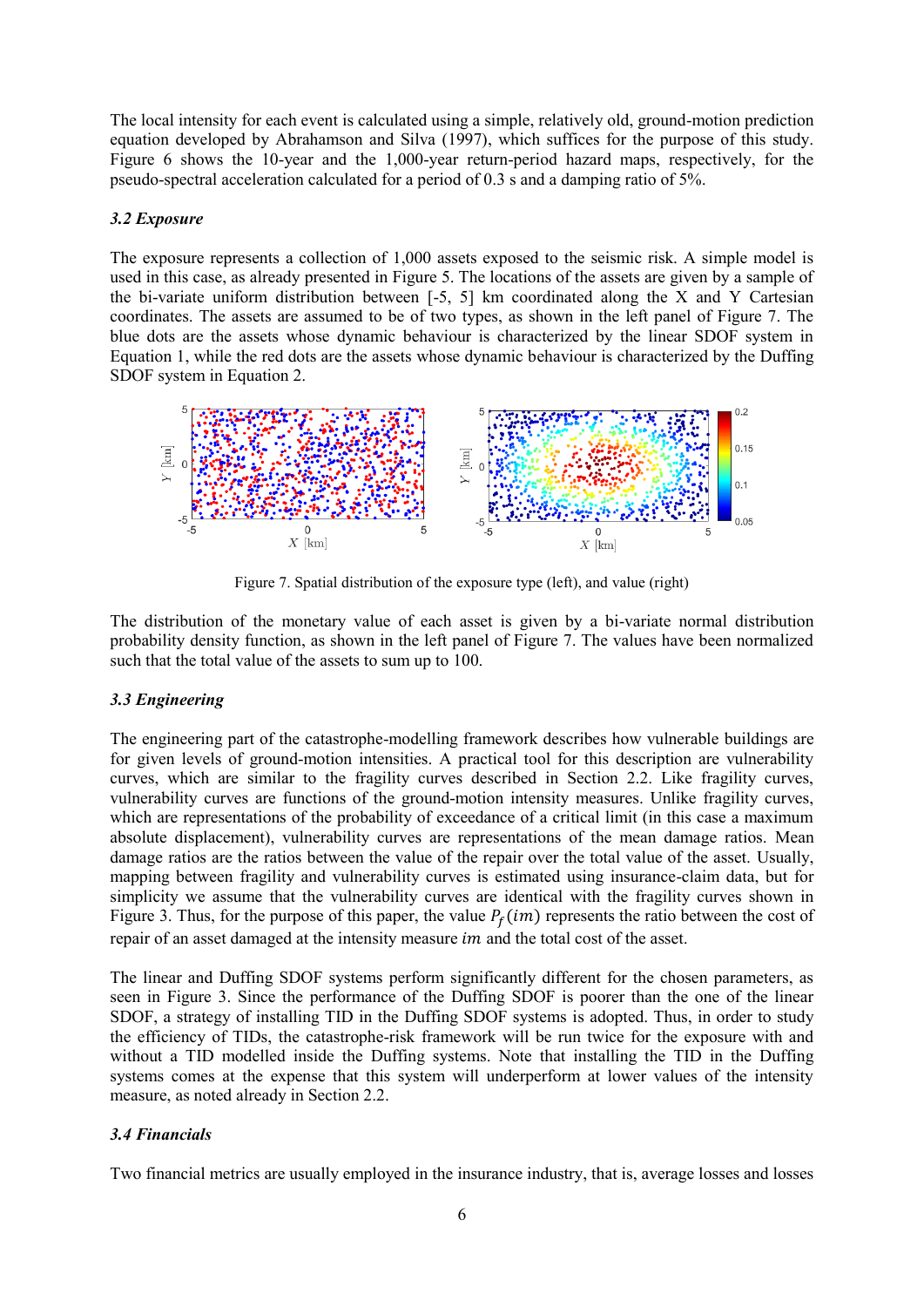associated with given exceedance probability. In order to calculate losses, the hazard, exposure and engineering parts are combined using the following algorithm:

*Step1*: Simulate  $N_{ev}$  samples of earthquake events, i.e.  $(m_k, x_k, y_k)$ ,  $k = 1, ..., N_{ev}$ , where  $m_k$ are moment magnitude samples from the distribution in Equation 4 and  $(x_k, y_k)$  are coordinates of the epicentre for event  $k$ , simulated from the uniform distributions along the line faults or the distribution assumed for the background seismicity;

*Step2*: For every event k in the catalogue, calculate the distances  $r_{k,i}$  from the epicentre to the location of every asset  $i = 1, ..., N_{ex}$  in the exposure, where  $N_{ex}$  is the total number of assets in the exposure;

*Step3*: Calculate the intensity measure, i.e. the pseudo-spectral acceleration,  $im_{k,i}$  for the frequency  $v = 2\pi/0.3$  rad/s and damping ratio  $\xi = 0.05$ , using a ground-motion prediction equation with the input  $(m_k, r_{k,i})$  for every exposure location;

*Step4*: Calculate the loss for every event  $k = 1, ..., N_{ev}$  and every asset  $i = 1, ..., N_{ex}$  as

$$
l_{k,i} = v_i P_f(im_{k,i}),
$$
\n<sup>(5)</sup>

where  $v_i$ ,  $i = 1, ..., N_{ex}$  is the value of asset i, as described in Figure 7 (left).



Figure 8. Average losses for the original exposure (left) and the TID-controlled exposure (right)

Finally, the average loss at each location is calculated as

$$
L_i = \frac{1}{N_{ev}} \sum_{k=1}^{N_{ev}} l_{k,i},\tag{6}
$$

and the probability that the total losses exceed a given value  $l$  is

$$
\mathbf{P}\{L > l\} = \frac{1}{N_{ev}} \sum_{k=1}^{N_{ev}} \mathbf{1} \left\{ \sum_{i=1}^{N_{ex}} l_{k,i} > l \right\}.
$$
 (7)

For the numerical examples in this study,  $N_{ev} = 100,000$  simulations of seismic events were used to calculate losses for  $N_{ex} = 1,000$  assets, whose value summed up to  $V = \sum_{i=1}^{N_{ex}} v_i$  $v_i^{N_{ex}} v_i = 100$ . Figure 8 shows the average losses  $L_i$  spatially distributed at asset locations, for the original structures (left) and the exposure with the TID-controlled Duffing systems (right). It is noticed that the average losses of the assets located between  $x \in [4,5]$  km are reduced. However, the spread of the average losses for the Duffing systems increases when these systems are controlled, i.e. average losses of the TID-controlled Duffing systems in the area located between  $x \in [2,3]$  km increase in comparison to the uncontrolled Duffing systems. These results are expected since most of the contribution in the average losses is given by many small events, for which the TID-controlled systems underperform, as seen in the fragility curves in Figure 3, for spectral accelerations lower than  $11m/s^2$ .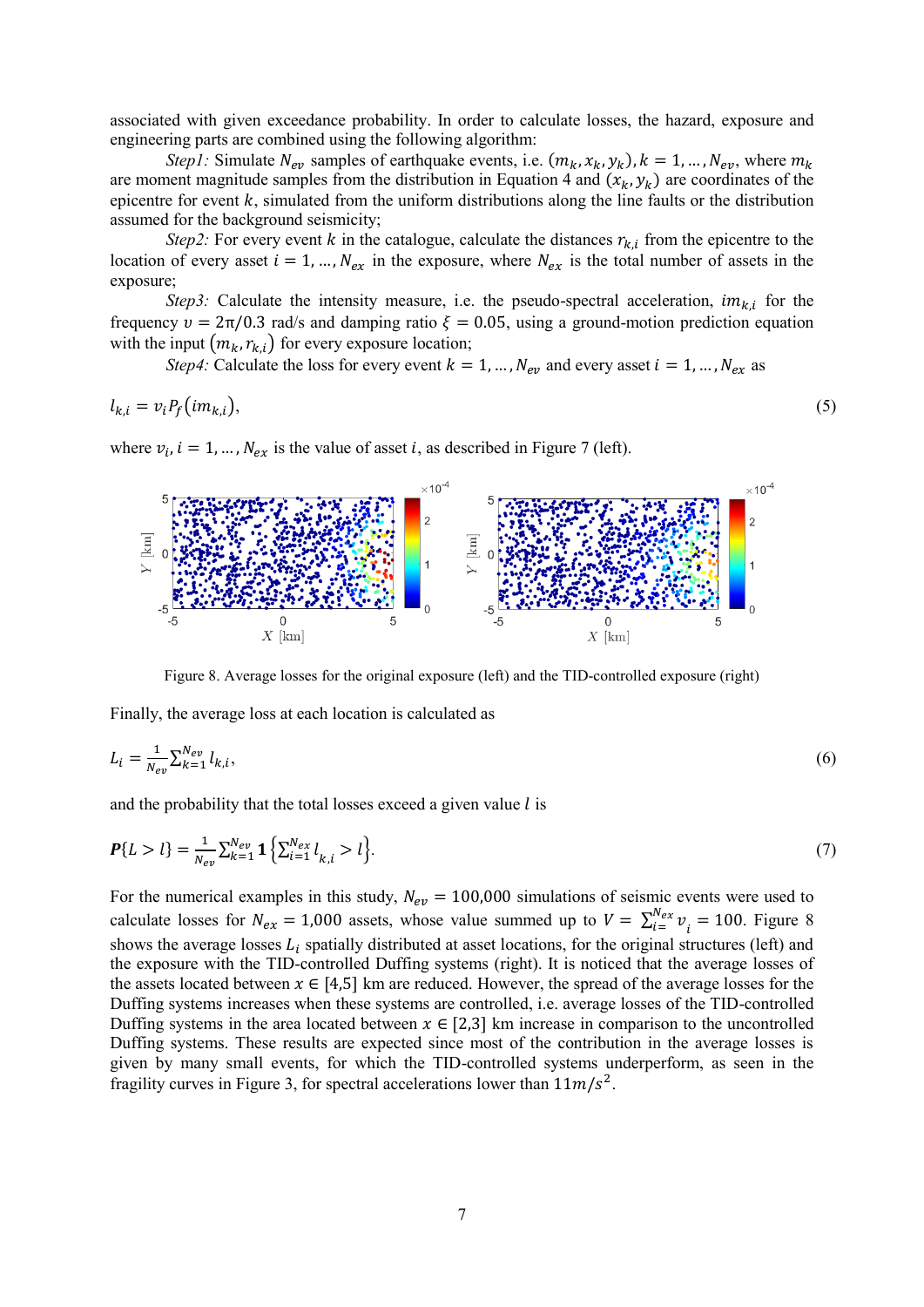

Figure 9. Exceedance probability losses

Figure 9 shows the exceedance probabilities of total losses  $L$  for the exposure with the original structures (solid line) and the exposure with the TID-controlled Duffing systems (dashed line). Exceedance probabilities of total losses are consistently lower for the exposure with the TIDcontrolled Duffing systems.

### **5. CONCLUSIONS**

The goal of this paper was to study the earthquake performance of vibration-controlled systems, in the form of tuned-inerter dampers (TID) in a catastrophe-modelling framework. This framework is used in the insurance industry to evaluate the seismic risk of a group of assets in terms of financial losses. Simplified models for all the main parts of this framework were constructed in order to estimate the risk. Thus, the seismic-hazard part was composed of seismic events characterized by the moment magnitude and epicentral distance, for which local seismic intensities were calculated at every site in the exposure, using a simple ground-motion prediction equation. The exposure part was represented by structures distributed spatially using a uniform distribution. Two types of structures were considered in the form of linear and Duffing SDOF systems. The Duffing SDOF systems were tested with and without TID contribution. The vulnerability part consisted of vulnerability curves, assumed to be identical with fragility curves calculated empirically with the ground-motion records in the NGA-West dataset, for a given maximum absolute displacement threshold. Finally, the seismic risk for the systems with the two types of exposure, i.e. with and without TID-controlled Duffing systems, was evaluated and compared accordingly. Overall, TID-controlled exposure seems to perform better for the entire portfolio of assets, but it may underperform at specific locations in the exposure. Further, more concrete studies are necessary to produce conclusive results regarding the efficiency of such vibration-control systems for seismic risk reduction.

#### **6. ACKNOWLEDGMENTS**

The work reported in this paper has been partly supported by the Marie Skłodowska-Curie Actions of the European Union's Horizon 2020 Program under the grant agreement 704679 - PARTNER. This support is gratefully acknowledged.

#### **7. REFERENCES**

Abrahamson NA and Silva WJ (1997). "Empirical response spectral attenuation relations for shallow crustal earthquake". *Seismological Research Letters* 68.1, pp. 94–127.